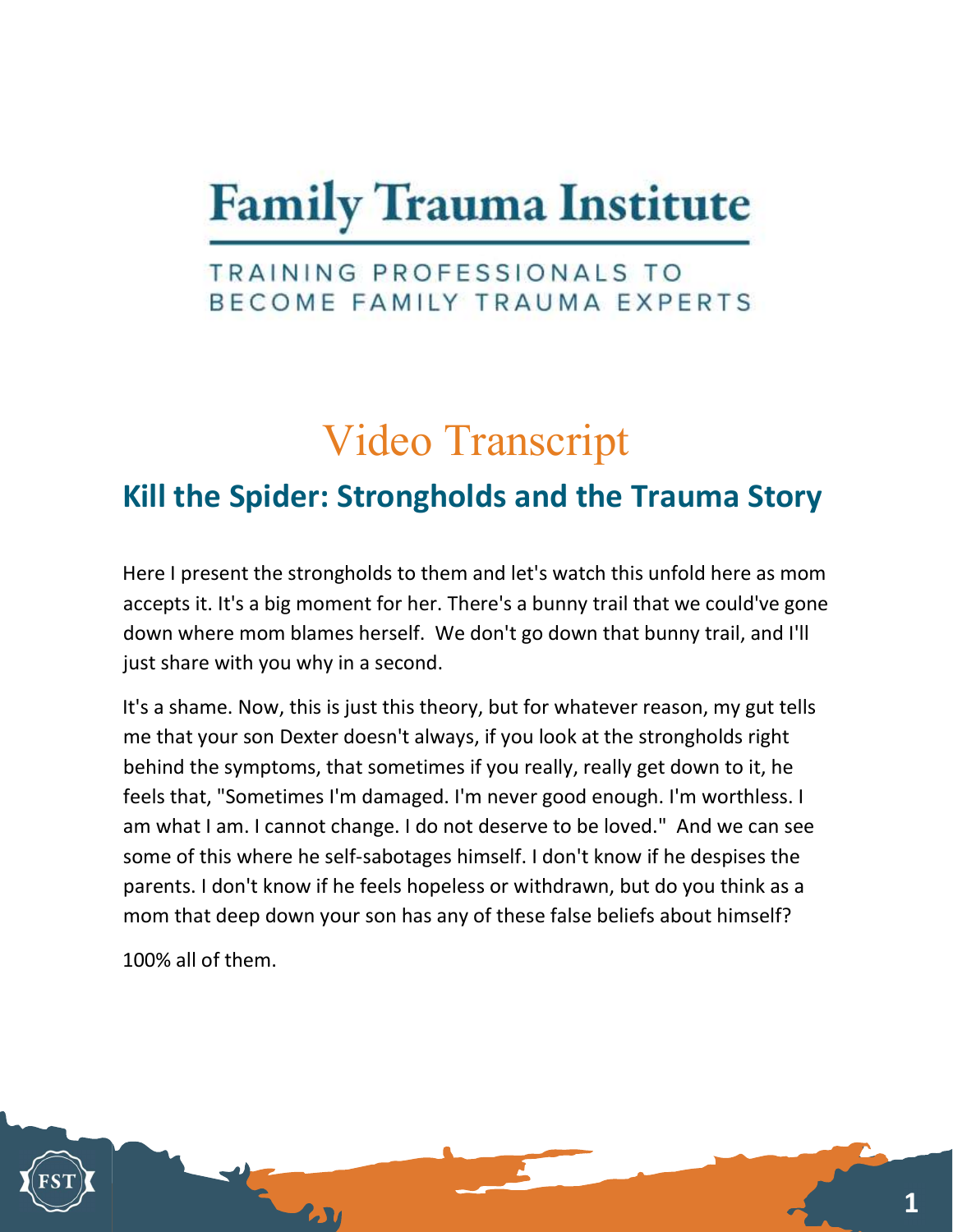These are arrows to your son's heart that's got to be removed. Because if we don't remove these arrows, they are going to cause toxins that are going to stay with him the rest of his life. And I'm not sure what put these arrows in his heart, maybe it's a combination of many, many things. Do you have any guesses as a mom? And this isn't to give him a get out of jail free card for his behavior. I'm not about that at all. I'm just trying to determine what might be some of the routes. Do you have any guesses, Cynthia, as to what might have brought these arrows about your son's heart?

Well sure, everything is my fault. So of course, there's something that I did as a mother.

No stop. That is not true.

I agree with her.

Thanks, Mitch.

I love you, too.

Okay.

Well, we can come back to this. It's not important for tonight to figure out the exact thing. It does say that I wanted to give you an intervention to take these arrows out. I don't know how they started, which comes first, the chicken or the egg. But what I want to do is I want to get rid of this spider. I want to attack it. I want to get it out of Dexter's life, and I want to get it out of your house. It's overstayed its welcome, and needs to get kicked on its butt out of the house.

Michael, let me ask you this, what was your opinion as you watched this from mom? Did you think this was a game changer? If so, why or why not?

Well, I think for mom, I think that she would attach to that. I think it gave her some relief to know it's not her, but you could hear that, I mean, everybody is